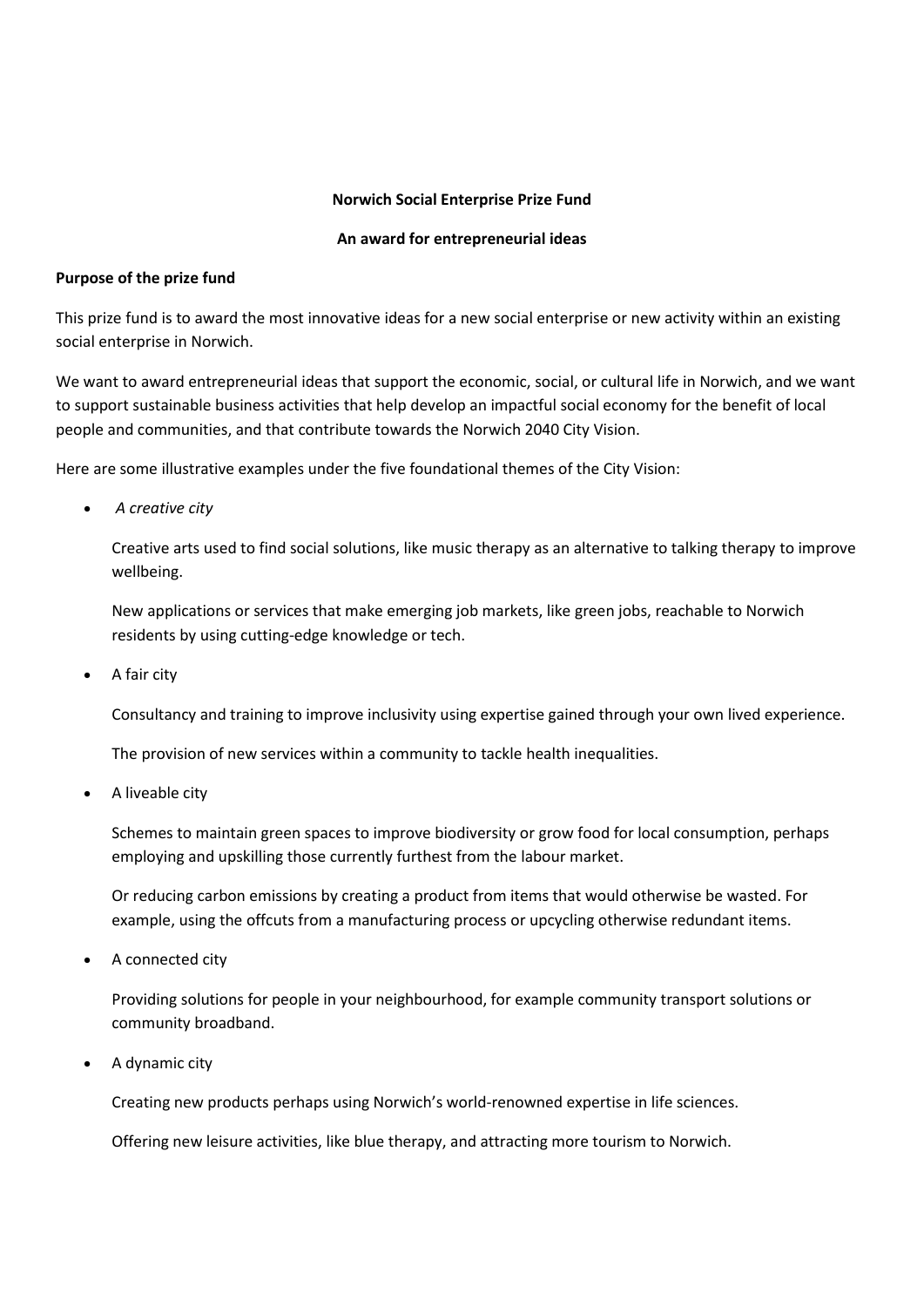There are three prizes within the fund which will be awarded as follows:

1<sup>st</sup> Prize £10,000 2 Runner up prizes £2,000 each

The fund includes support and advice from FUSE Norwich CIC to help get your idea off the ground and draw strength from other local social enterprises by becoming part of their network.

# **Who is eligible to bid for the prize?**

#### **Definitions**

- 1. **Social enterprise** an organisation that earns 50% or more of its income through trading, is registered/incorporated, has its social values written into its constitution, its surpluses and assets are used to support the social purpose and there is an asset lock. Social enterprises include co-operatives, community businesses and trading businesses owned by charities.
- 2. **Professional voluntary organisation** a registered charity but earns some income or wants to develop sustainable trading activities. Has paid staff and the majority of its income is from grants and service level agreements.
- 3. **Community organisation** might have a constitution as an unincorporated association or be a charity, mostly dependent on volunteers and derives its income from small grants, donations and fees
- 4. **Social entrepreneur** might be constituted as a Community Interest Company or Company Limited by Guarantee, but might also be a sole trader, could be trading but also seeking grant money. Will have a social purpose.

# **Deadline for applications: Midnight 24th July 2022**

# **Eligibility criteria**

The activity and the beneficiaries will be within the area covered by Norwich City Council. The applicant does not have to be registered in the City, but preference will be given to those that are.

 $\boxtimes$  The applicant has a bank account in the name of the applicant organisation\*

- $\boxtimes$  The applicant has provided a clear rationale for the proposed activity
- $\boxtimes$  The applicant has provided a rough budget of the costs to develop and deliver their idea
- $\boxtimes$  The scale and scope of the proposal are based on identification of need

 $\boxtimes$  The scale and scope of the proposal are realistic and the applicant has provided clear goals for the work that is planned

 $\boxtimes$  The applicant has identified achievable outcomes

*\*Any applicant that cannot meet this criterion should contact the programme managers (FUSE Norwich CIC) with an outline of your idea and if we think it is an eligible activity, we may be able to help you to work with another organisation to develop your project.*